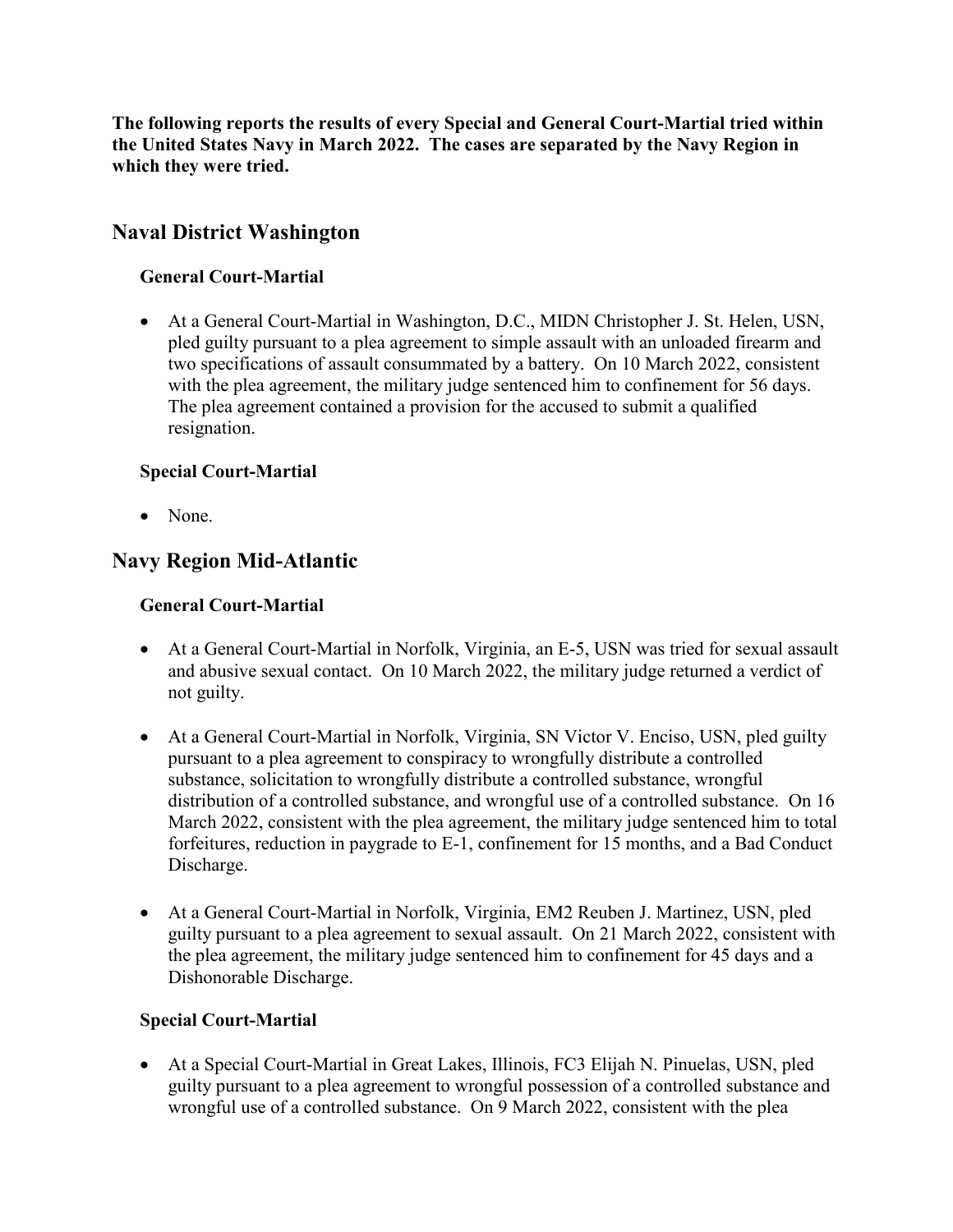agreement, the military judge sentenced him to forfeit \$850 pay per month for 2 months, reduction in paygrade to E-1, and confinement for 65 days. The plea agreement contained a waiver of the accused's administrative separation board.

- At a Special Court-Martial in Norfolk, Virginia, HT1 Gates A. Kobuszewski, USN, pled guilty pursuant to a plea agreement to assault consummated by a battery and two specifications for violation of a lawful general order by committing sexual harassment. On 15 March 2022, consistent with the plea agreement, the military judge sentenced him to reduction in paygrade to E-1, confinement for 90 days, and a Bad Conduct Discharge.
- At a Special Court-Martial in Norfolk, Virginia, CSC Pedro H. Caro, USN, pled guilty pursuant to a plea agreement to willfully disobeying a superior commissioned officer by violating a no contact order, three specifications of violating a lawful general order for fraternization, and two specifications of wrongfully engaging in extramarital sexual conduct. On 15 March 2022, consistent with the plea agreement, the military judge sentenced him to reduction in paygrade to E-6 and confinement for 15 days. The plea agreement contained a waiver of the accused's administrative separation board.
- At a Special Court-Martial in Norfolk, Virginia, SR Joel Ortiz, USN, pled guilty pursuant to a plea agreement to three specifications of wrongful use of a controlled substance, one specification of wrongful introduction of a controlled substance, one specification of failure to go to his appointed place of duty, and one specification of violation of a lawful order for bringing a vaping device onboard a ship. On 17 March 2022, consistent with the plea agreement, the military judge sentenced him to a Bad Conduct Discharge.
- At a Special Court-Martial in Norfolk, Virginia, ABHAA Ray A. Williams Jr., USN, pled guilty pursuant to a plea agreement to absence from unit for more than 30 days and wrongful use of a controlled substance. On 18 March 2022, consistent with the plea agreement, the military judge sentenced him to reduction in paygrade to E-1, confinement for 77 days, and a Bad Conduct Discharge.
- At a Special Court-Martial in Norfolk, Virginia, GSM2 Anthony C. Ballesteros, USN, pled guilty pursuant to a plea agreement to assault consummated by a battery. On 18 March 2022, consistent with the plea agreement, the military judge sentenced him to reduction in paygrade to E-1, confinement for 6 months, and a Bad Conduct Discharge.
- At a Special Court-Martial in Norfolk, Virginia, ABH3 Roberto Vasquez, USN, pled guilty pursuant to a plea agreement to two specifications of assault consummated by a battery. On 30 March 2022, consistent with the plea agreement, the military judge sentenced him to reduction in paygrade to E-1, confinement for 11 months, and a Bad Conduct Discharge.

# **Navy Region Southeast**

### **General Court-Martial**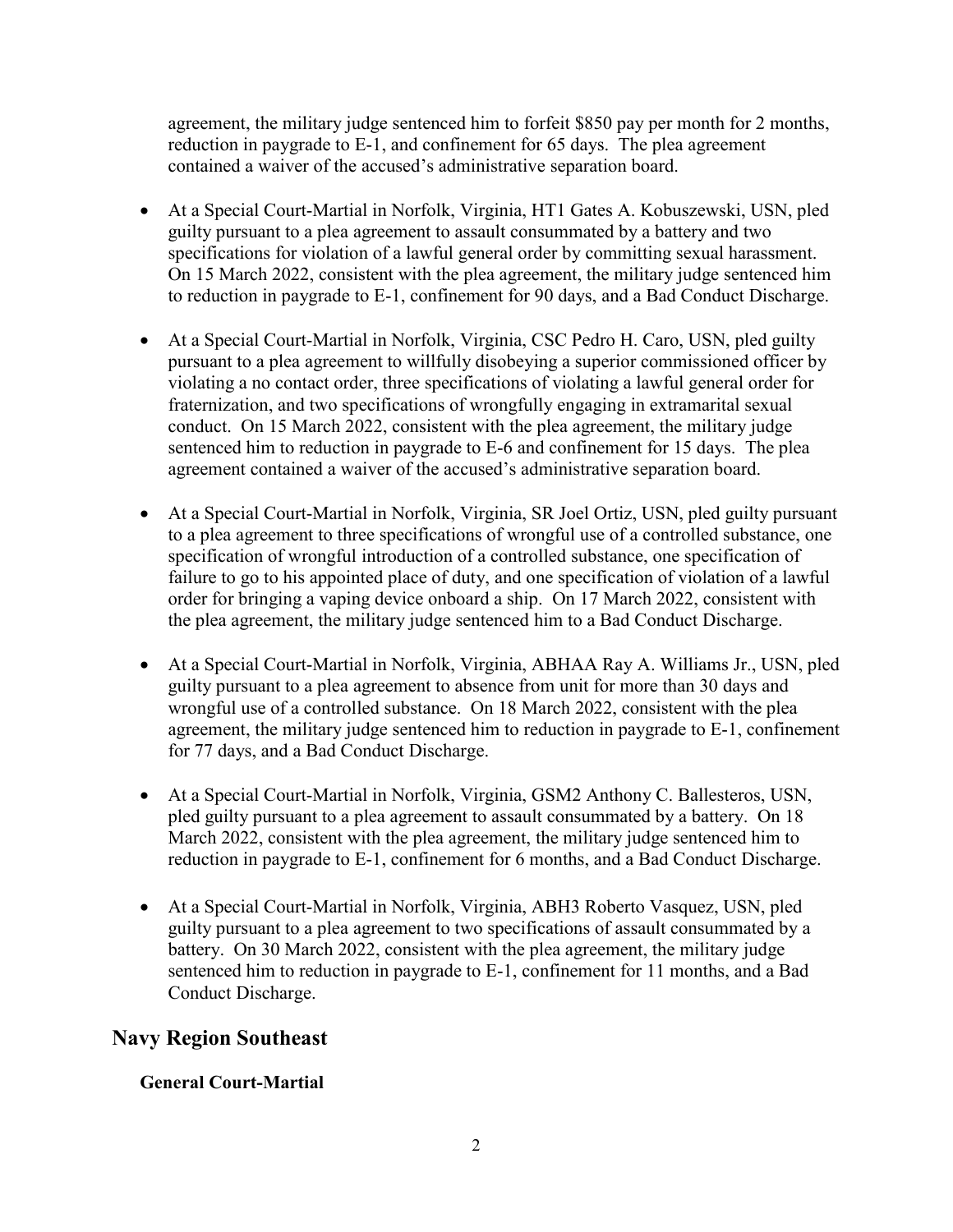- At a General Court-Martial in Mayport, Florida, an E-4, USN, was tried for aggravated arson of an inhabited structure, reckless endangerment, and willfully damaging military property of a value of \$1,000 or less. On 3 March 2022, the panel of members returned a verdict of not guilty.
- At a General Court-Martial in Pensacola, Florida, MM2 Devonta D. Ramirez, USN, pled guilty pursuant to a plea agreement to assault consummated by a battery, unlawful entry, and wrongful appropriation of property of \$1,000 or less. On 22 March 2022, consistent with the plea agreement, the military judge sentenced him to confinement for 8 months and a Bad Conduct Discharge.

### **Special Court-Martial**

- At a Special Court-Martial in Jacksonville, Florida, AOAN Marcus J. Donovan, USN, pled guilty pursuant to a plea agreement to drunk and disorderly conduct. On 2 March 2022, consistent with the plea agreement, the military judge sentenced him to reduction in paygrade to E-1 and confinement for 60 days. The plea agreement contained a waiver of the accused's administrative separation board.
- At a Special Court-Martial in Mayport, Florida, OS2 Ricardo E. Avalos Jr., USN, pled guilty pursuant to a plea agreement to two specifications of wrongful use of a controlled substance and one specification of wrongful possession of a controlled substance. On 10 March 2022, consistent with the plea agreement, the military judge sentenced him to reduction in paygrade to E-1 and confinement for 60 days. The plea agreement contained a waiver of the accused's administrative separation board.
- At a Special Court-Martial in Jacksonville, Florida, EMN1 David M. Holdren, USN, pled guilty pursuant to a plea agreement to assault consummated by a battery. On 17 March 2022, consistent with the plea agreement, the military judge sentenced him to reduction in paygrade to E-5 and confinement for 2 months. The plea agreement contained a waiver of the accused's administrative separation board.
- At a Special Court-Martial in Mayport, Florida, MM3 Trace A. Hill, USN, pled guilty pursuant to a plea agreement to wrongfully accessing a cell phone belonging to another person to view intimate images of that person without their consent. On 15 March 2022, consistent with the plea agreement, the military judge sentenced him to reduction in paygrade to E-3 and confinement for 30 days. The plea agreement contained a waiver of the accused's administrative separation board.

# **Navy Region Northwest**

### **General Court-Martial**

• None.

### **Special Court-Martial**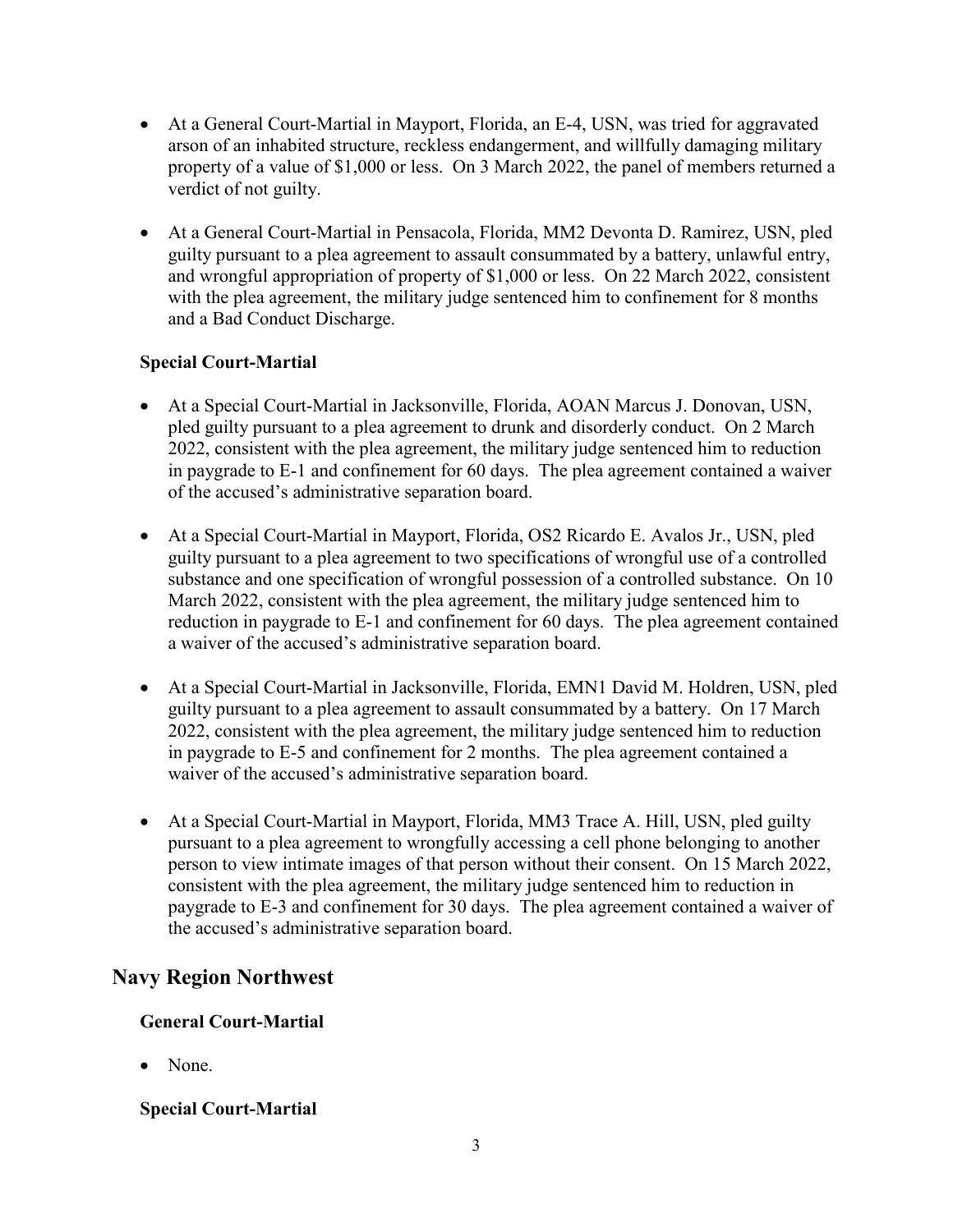• At a Special Court-Martial in Bremerton, Washington, an E-6, USN, was tried for wrongful use of a controlled substance. On 30 March 2022, the military judge returned a verdict of not guilty.

# **Navy Region Southwest**

## **General Court-Martial**

• None.

### **Special Court-Martial**

• At a Special Court-Martial in San Diego, California, AOAA Matthew R. Austin, USN, pled guilty pursuant to a plea agreement to absence from his unit for more than 3 days, not more than 30 days, failure to obey a lawful order by breaking restriction, wrongful possession of a controlled substance, fraudulent use of a credit card to obtain property of a value of \$1,000 or less, fraudulent use during any 1-year period of a credit card to obtain property the aggregate value of which is more than \$1,000, bribery, and missing movement through design. On 1 March 2022, consistent with the plea agreement, the military judge sentenced him to reduction in paygrade to E-1 and confinement for 85 days. The plea agreement contained a waiver of the accused's administrative separation board.

# **Navy Region Hawaii**

### **General Court-Martial**

• At a General Court-Martial in Pearl Harbor, Hawaii, MAC Jeremy W. Harborth, USN, was tried for three specifications of indecent recording, two specifications of possession of child pornography, and two specifications of production of child pornography. On 18 March 2022, the panel of members returned a verdict of guilty for three specifications of indecent recording and one specification of production of child pornography and sentenced him to confinement for 18 months and a Bad Conduct Discharge.

### **Special Court-Martial**

• At a Special Court-Martial in Pearl Harbor, Hawaii, GM2 Ryan C. Alexander, USN, pled guilty pursuant to a plea agreement to communicating a threat. On 29 March 2022, consistent with the plea agreement, the military judge sentenced him to reduction in paygrade to E-4. The plea agreement contained a waiver of the accused's administrative separation board.

# **Navy Region Japan**